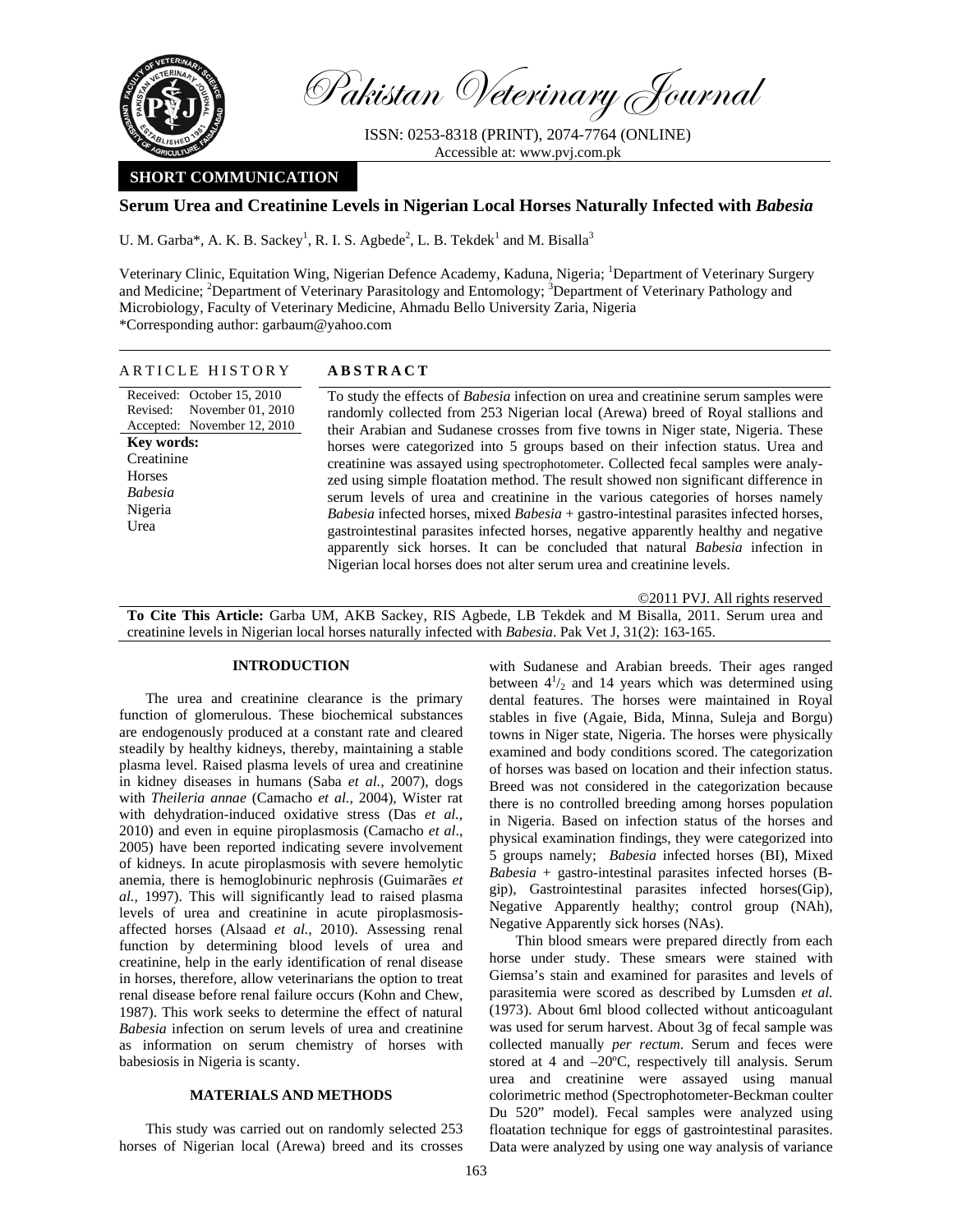(Duncan's procedure). The Statistical Package for Social Scientists (SPSS) version 11.0 (SPSS Inc. 2001). Confidence interval was 95%.

# **RESULTS AND DISCUSSION**

*Theileria equi* 41(80.4%) and *Babesia caballi* 10(19.6%) caused the infections in this population of horses as single infections. More horses had *Babesia* infection uncomplicated with gastrointestinal parasites infection (BI) 29(11.5%) than cases of concurrent *Babesia* and gastrointestinal parasites infection (B-gip) 22(8.7%) may be due to routine de-worming which reduces gastrointestinal parasites burden in the horses (Table 1).

Horses in Agaie town suffered most from babesiosis recording the highest total percentage of horses with BI and B-gip infection status (Table 1). Records in ministry of Agriculture and natural resources in the state showed that as at the time of this study, Agaie was one of the towns without certified veterinary surgeon in its veterinary clinic, thereby making accessibility to efficient veterinary service difficult. Borgu had the least total percentage of horses with the two forms of infection due, perhaps to low population of horses in the area.

In the present study, out of blood smears of 253 horses examined, 202(79.9%) were found negative for any blood parasite, whereas 20(7.9%) and 31(12.2%) blood samples were found positive for very few  $(Vf)$  and plus + parasites. Ueti *et al.* (2005) found that in the acute phase of *Babesia equi* infection, parasitemia level is high, resulting in hemolytic crisis while in the chronic phase, the level is low. It means, the chances that hypoxaemia, hemoglobinuric nephrosis and glomerulonephritis will occur in this population of horses is low since it occurs mainly in acute babesiosis (Guimarães *et al.,* 1997; Máthé *et al.,* 2007). *Babesia-* infected erythrocytes are reported to clog capillaries in the kidney, liver and pancreas to reduce blood flow which may cause tissue ischemic injury (Máthé *et al.,* 2007) to such vital organs. This means that the higher the parasitemia, the greater the likelihood of ischemic injury occurring due to parasite clogging and intravascular hemolysis which may lead to kidney dysfunction.

Blood urea generated from protein catabolism and creatinine from irreversible breakdown of creatine and creatinine phosphate in muscles, are excreted through glomerular membrane of healthy kidneys into urine to maintain a normal blood level of the substances. Thus failure in their excretion will raise their blood levels to signify existing kidney disorder. The blood levels of these metabolic products are, therefore, reliable parameters for evaluating renal function (Camacho *et al.,* 2005).

In this study, there was no statistically significant difference in the mean values of serum urea and creatinine levels (P>0.05) (Table 2) of the various categories of animals. This suggests that natural *Babesia* infection in Nigerian local horses do not cause significant changes in the serum levels of urea and creatinine, no renal disorder is associated and the infection is more likely to be chronic in nature.

### **Acknowledgements**

We are highly thankful to Prof. O. J. Ajanusi, Department of Veterinary Parasitology and Entomology, Faculty of Veterinary Medicine, Ahmadu Bello University (ABU), Zaria, Nigeria for providing space and equipment for this research work. Role of Mr. Tiam Emmanuel (late) of Clinical Pathology Laboratory, ABU, Teaching Hospital, Shika, Zaria for the serum chemistry analysis is highly appreciated.

**Table 1:** Distribution of Royal horses in Niger state by infection status

| <b>NAh</b><br><b>NAs</b><br>Town<br>BI<br>Gid<br>Total<br>B-gip<br>16(39)<br>5(12.2)<br>II (26.8)<br>3(7.3)<br>41(16.2)<br>Agaie<br>6(14.6)<br>10(12.7)<br>18(22.8)<br>28(35.4)<br>79 (31.2)<br>8(10.1)<br>15(9.0)<br><b>Bida</b><br>87 (34.4)<br>Minna<br>11(12.6)<br>24(27.6)<br>4(4.6)<br>38 (43.7)<br>1011.5<br>24(9.5)<br>Suleja<br>(4.2)<br>12 (50)<br>5(20.8)<br>3(12.5)<br>4(16.7)<br>22(8.7)<br>13(59.1)<br>3((13.6))<br>2(9.1)<br>(4.5)<br>3(13.6)<br>Borgu |       |          | <b>I able 1.</b> Distribution of Royal flores in tylger state by imedition status |           |          |           |           |  |
|-----------------------------------------------------------------------------------------------------------------------------------------------------------------------------------------------------------------------------------------------------------------------------------------------------------------------------------------------------------------------------------------------------------------------------------------------------------------------|-------|----------|-----------------------------------------------------------------------------------|-----------|----------|-----------|-----------|--|
|                                                                                                                                                                                                                                                                                                                                                                                                                                                                       |       |          |                                                                                   |           |          |           |           |  |
|                                                                                                                                                                                                                                                                                                                                                                                                                                                                       |       |          |                                                                                   |           |          |           |           |  |
|                                                                                                                                                                                                                                                                                                                                                                                                                                                                       |       |          |                                                                                   |           |          |           |           |  |
|                                                                                                                                                                                                                                                                                                                                                                                                                                                                       |       |          |                                                                                   |           |          |           |           |  |
|                                                                                                                                                                                                                                                                                                                                                                                                                                                                       |       |          |                                                                                   |           |          |           |           |  |
|                                                                                                                                                                                                                                                                                                                                                                                                                                                                       |       |          |                                                                                   |           |          |           |           |  |
|                                                                                                                                                                                                                                                                                                                                                                                                                                                                       | Total | 29(11.5) | 22(8.7)                                                                           | 77 (30.4) | 36(14.2) | 89 (35.2) | 253 (100) |  |

Figures in parenthesis indicate percentage. BI=*Babesia* infected horses, B-gip= Mixed *Babesia* + gastro-intestinal parasites infected horses, Gip = Gastrointestinal parasites infected horses, NAh= Negative Apparently healthy, NAs= Negative Apparently sick horses.

|                                                       |  |  |  |  | Table 2: Urea and creatinine levels (mean+SE) in horses in |  |
|-------------------------------------------------------|--|--|--|--|------------------------------------------------------------|--|
| Niger state by their Babesia infection status (n=253) |  |  |  |  |                                                            |  |

|               |          | $\alpha$ and $\alpha$ and $\alpha$ and $\alpha$ and $\alpha$ in $\alpha$ and $\alpha$ and $\alpha$ and $\alpha$ and $\alpha$ and $\alpha$ and $\alpha$ and $\alpha$ and $\alpha$ and $\alpha$ and $\alpha$ and $\alpha$ and $\alpha$ and $\alpha$ and $\alpha$ and $\alpha$ and $\alpha$ and $\alpha$ and $\alpha$ and $\alpha$ a |                      |
|---------------|----------|-----------------------------------------------------------------------------------------------------------------------------------------------------------------------------------------------------------------------------------------------------------------------------------------------------------------------------------|----------------------|
| Infection     | Samples  | Urea (mmol/L)                                                                                                                                                                                                                                                                                                                     | Creatinine           |
| <b>Status</b> | analyzed |                                                                                                                                                                                                                                                                                                                                   | $(\mu \text{mol/L})$ |
| BI            | 29       | $3.9 \pm 0.5$                                                                                                                                                                                                                                                                                                                     | 75.9±4.7             |
| Gip           | 77       | $4.3 \pm 0.3$                                                                                                                                                                                                                                                                                                                     | $83.5 \pm 3.5$       |
| B-gip         | 22       | $4.3 \pm 0.3$                                                                                                                                                                                                                                                                                                                     | $76.1 \pm 6.6$       |
| <b>Nah</b>    | 36       | $3.8 + 0.4$                                                                                                                                                                                                                                                                                                                       | $78.3 \pm 3.9$       |
| <b>NAs</b>    | 89       | $4.0 \pm 0.2$                                                                                                                                                                                                                                                                                                                     | $79.6 \pm 2.7$       |

All the values of urea and creatinine in various categories of horses differed non-significantly (P>0.05).

#### **REFERENCES**

 Alsaad KM, AA Essra and AA Hussein, 2010. Clinical and diagnostic study of equine babesiosis in sis in drought horses in some areas of Basrah Province. Res J Anim Sci, 4: 16-22.

- Camacho AT, FJ Guitian, E Palla, JJ Gestal, AA Olmeda, MA Habela, SR Telford III and A Spielman, 2005. *Theileria* (*Babesia) equi* and *Babesia caballi* infection in horses in Galicia, Spain. Trop Anim Health Prod, 37: 293-302.
- Camacho AT, FJ Guitian, E Pallas, JJ Gestal, AS Olmeda, HK Goethert, SR III Telford and A Spielman, 2004. Azotaemia and mortality among *Babesia-microti*-like infected dogs. J Vet Intern Med, 18: 141-146.
- Guimarães AM, JD Lima, WL Tafuri, MFB Ribeiro, CJS Sciavicco and ACC Botelho, 1997. Clinical and histopathological aspects of splenectomized foals infected *by Babesia equi*. J Equine Vet Sci, 17: 211- 216.
- Kohn CW and DJ Chew, 1987. Laboratory diagnosis and characterization of renal disease in horses. Vet Clin North Am Equine Pract, 3: 585-615.